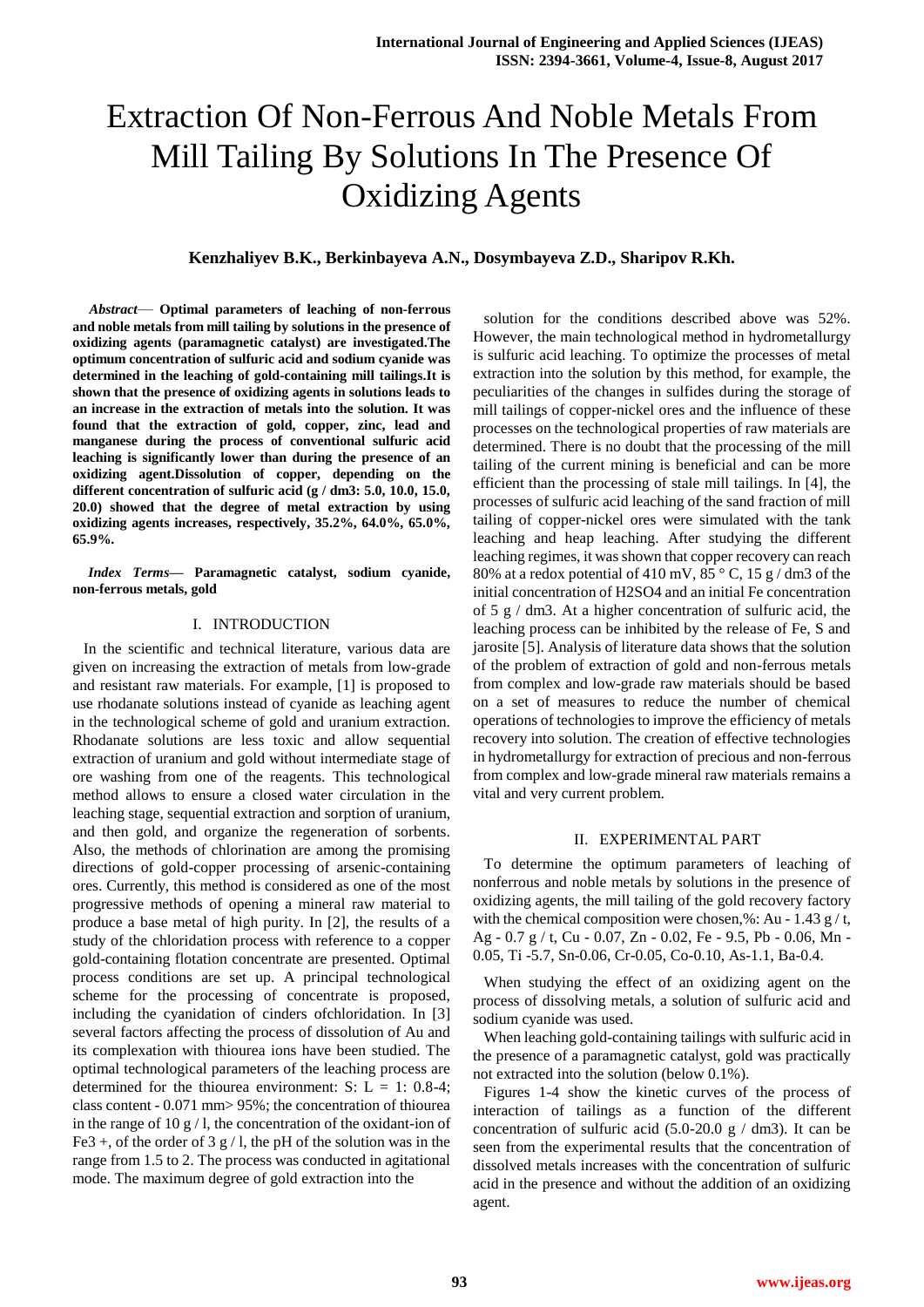According to Figures 1-4, it is clear that the extraction of copper, zinc, lead and manganese in conventional sulfuric acid leaching is significantly lower than in the presence of an oxidizing agent. The dissolution of copper depending on the different concentration of sulfuric acid (g / dm3: 5.0, 10.0, 15.0, 20.0) indicates that the degree of copper extraction increases from 14.5% to 35.2%, from 21.4% to 64.0%, from 25.8 to 65.0%, from 29.1% to 65.9%.



Figure 1 - Extraction degree of copper during leaching of mill tailing depending on the concentration of sulfuric acid in the presence of a paramagnetic catalyst

As can be seen from Figure 2, the degree of extraction of zinc with an increase in the concentration of sulfuric acid, g / dm3: 5.0; 10.0; 15.0; 20.0 in the presence of the catalyst increases, respectively: from 2.1% to 41.8%, from 10.2% to 73.5%, from 11.5 to 71.7%, from 14.2% to 72.2%.



Figure 2 - Extraction of zinc in the leaching of mill tailing depending on the concentration of sulfuric acid in the presence of a paramagnetic catalyst

For lead, these figures are respectively from 1.1% to 3.1%, from 2.2% to 19.8%, from 3.5 to 22.4%, from 4.3% to 23.2% (Figure 3).



Figure 3 - Degree of extraction of lead during leaching of mill tailing depending on the concentration of sulfuric acid in the presence of a paramagnetic catalyst

The degree of extraction of manganese with an increase in the concentration of sulfuric acid,  $g / dm3$ : 5.0; 10.0; 15.0; 20.0 - increases from 2.3% to 13.4%, from 3.7% to 17.5%, from 4.5 to 19.1%, from 5.7% to 20.7% (Figure 4).



Figure 4- Degree of manganese extraction during leaching of mill tailings depending on the concentration of sulfuric acid in the presence of a paramagnetic catalyst

The optimum concentration of sulfuric acid is  $10.0 \text{ g}$  / dm3. If we compare the results of Figures 1 through 4, the sulfuric acid leaching of mill tailings without and in the presence of a paramagnetic catalyst under identical conditions, then at an optimum sulfuric acid concentration of 10.0 g  $/$  dm3, the presence of an oxidizing agent increases the metal extraction by 1.2 times.

The results of studies on cyanide leaching of mill tailings without and in the presence of a paramagnetic catalyst are presented in Figures 5-7.

As can be seen from Figures 5-7, an increase in the